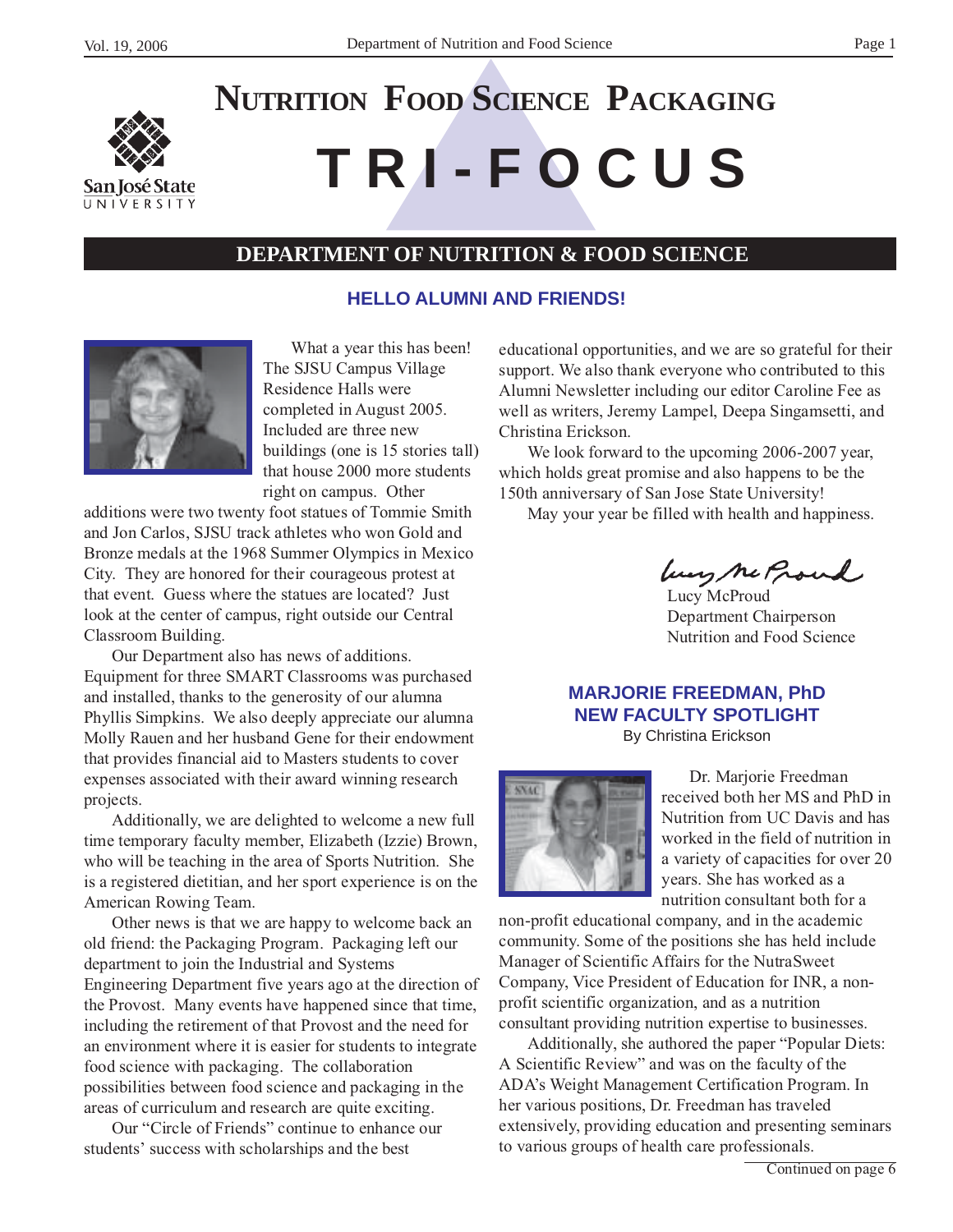# **FACULTY EXCELLENCE: JUST A "FEW" HIGHLIGHTS**

#### **Accomplished Journal Authors**

**Clarie Hollenbeck and Lucy McProud** served as coauthors for two articles: *Changes in Body Weight, Body Composition and Resting Metabolic rate (RMR) in First-Year University Freshmen Students* with Leleh Hajhosselini, Parinaz Mohamadi, and Vida Goudarzi and Tawni Holmes which was published in the Journal of the American College of Nutrition and *An Annotated Bibliography and Research-Based Guidelines for Long-Term Nutritional Care* with Julie Ashbaugh and Debra Potosky which was accepted for publication in The Bariatrician.

**Clarie Hollenbeck and Kathy Sucher** coauthored an article entitled *Comparison of Ideal Body Weight Equations and Published Height-Weight Tables for Healthy Adults in the U.S.* with Bhumika Shah which was published in Nutrition in Clinical Practice.

**Kathy Sucher** coauthored a new medical nutrition therapy textbook entitled *Nutrition Therapy and Pathophysiology* which is currently in press and will be available this fall.

## **Local Research Poster Presentations**

**Lucy McProud** coordinated the Poster Session at the San Jose Peninsula District of the California Dietetic Association September Meeting, where she and her graduate advisees presented 13 posters.

Other faculty and their advisee presentations included:

**Marjorie R. Freedman** with two posters: "Bret Harte SNAC: A Parent Led Model for Change in the Public School" and "Mission Possible: Creating a 4<sup>th</sup> Grade Curriculum to Encourage Physical Activity and Healthy Eating in the Public School."

**Nancy Lu** with one poster: "Nutritional Requirements of Pantothenate, Pantethine, and Coenzyme A in the Free Living Nematode, C. Elegans.

**Pan Belo** with two posters: "Microbiological Study of Thawed Pasteurized Donor Milk Stored at a Refrigerated Temperature Under a Simulated Hospital Setting" and "Effect of Home Based Processing Methods on the Phytate Content of Desi Chickpeas."

**Ashwini R. Wagel** with two posters: "Bioterrorism and the U.S. Food Supply" and "First Annual Watsonville Relay for Life- Promoting Colon Cancer Cure."

# **National and State Research Presentations**

**Clarie Hollenbeck** and his graduate advisees were selected to present four posters at the annual American Dietetic Association (ADA) meeting in October and six posters at the California Dietetic Association (CDA) Annual Meeting in May.

**Kathy Sucher** and her graduate advisees were selected to present two abstracts at the annual ADA meeting in October and three abstracts at the annual CDA Meeting in May.

**Lucy McProud** and her graduate advisees were selected to present four posters at the CDA Annual Meeting in May.

# **Grand Grantees**

**Marjorie R. Freedman** received a California State Lottery Grant for professional development, a faculty development grant, as well as a Community Benefits Grant from Kaiser for Healthy SJSU 2010

**Lucy McProud** and **Sandy Queen**, Coordinator, received a \$110,000 grant from the CA State Dept. of Education to provide education for child nutrition administrators and personnel.

## **Savvy Speakers**

**Caroline H. Fee** spoke on "Nutrition Education for Treatment of Diabetes in American Indian Populations" at the National Council on Aging and American Society on Aging Annual Conference.

**Marjorie R. Freedman** made numerous presentations including: "Web and Community Resources to Help Your Patients" at the National Conference for Primary Care Clinicians (Practical Tools and Strategies for Managing Overweight and Obese Patients).

**Judy Morrill** continues her volunteer work for the American Heart Association. She was interviewed on KPIX TV in San Francisco and spoke about their new "Love Your Heart" recipe book. She also gave a lunchtime presentation at eBay.

**Ashwini R. Wagle** spoke on **"**Healthy Eating and Lifestyle" for Texas Instruments in San Jose.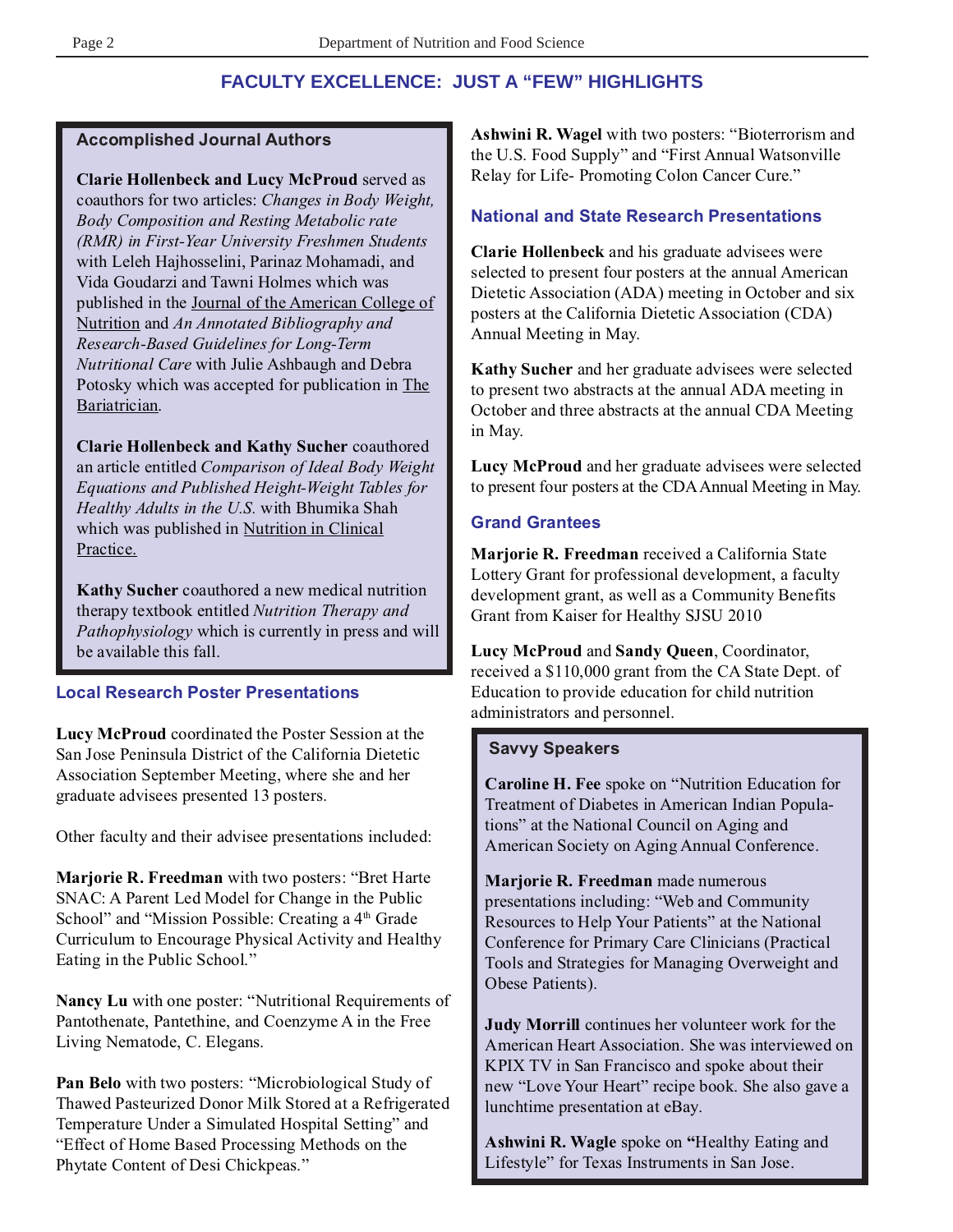By Christina Erickson

In the fall of 2005, San Jose State University opened its new, 15 story campus residence, affectionately referred to as "The Campus Village." The Village consists of three buildings, one for faculty and staff, one for upper

division students, and one building for freshman. It is located on the southeast corner of the campus and offers amenities such as high-speed Internet connections, laundry facilities, and a recreation center. "The Campus Village" also includes a Village Market that serves Starbucks Coffee, Subway sandwiches, and other convenience foods.

Our very own Nutrition major

and Nutrition Education Action Team (NEAT) coordinator, Kristin Wood, lived at "The Campus Village" last year. Kristen roomed with 4 other women in an apartment at the Village. Her apartment had 4 bedrooms, 1 bathroom, a large common room, and a large full kitchen with a dishwasher. Although Kristin was the only Nutrition major of the group, she felt she was well matched with her roommates, who were all very health conscious.

For a more personal perspective, Kristin shared her thoughts, both pro and con. She liked the amenities in the new living facilities and found it convenient to live on campus. She also thought it provided a good opportunity to

meet new people. Additionally, she enjoyed the new recreational facilities, stating that it was nice to have a place to hang out on campus that is not crowded.

However, Kristen did have some suggestions for

improvement. She felt even though the Village Market is located in the Village and is very convenient, there is a limited selection of foods for health conscious students. Some healthy choices that can be found in the mini market include organic frozen prepared entrees and some fresh fruit. However, Kristen felt there is a lot junk food. She noted that many students live on ramen noodles and soda.

Students living at "The Campus Village" who wish to prepare their own healthy meals are in a bind. Since the nearby Albertsons supermarket closed down, it is now a 15-minute drive to any grocery store. Many students do not have cars, and the bus ride to the nearest supermarket is long. Therefore, students are limited to foods available on campus.

Fortunately, there are discussions going on in the community about attracting another supermarket to serve the downtown and campus area. This could be a boon to health conscious students like Kristen who live at the Village and also to those, yet to be converted!

#### **ASHWINI R. WAGLE, MS, RD NEW FACULTY SPOTLIGHT** By Christina Erickson

Ms. Ashwini Wagle has been interested in nutrition ever since she was in high school and knew she wanted to be a Dietitian. She received a Bachelor's degree in Food and Nutrition from Mumbai, India, and later completed a Masters degree in

Food and Nutrition from Indiana University of Pennsylvania in 1992. She received the Outstanding Student Research Award for her Master's Thesis from the Society of Nutrition Education for the year 1993-94.

For the last 12 years, Ms. Wagle has worked in various skilled nursing facilities in the Bay Area. Being a Director of Dietary Services for so many years has given her vast experience in geriatric nutrition. In addition to this experience, she has also worked as a Clinical Dietitian for the Watsonville Community Hospital. Ms. Wagle has a variety of nutrition related interests, predominantly those

involving International Nutrition. She is particularly drawn to nutrition issues faced by under-developed nations such as hunger, poverty, and malnutrition. Currently, she has also become increasingly interested in Bio-terrorism of the food supply.

Ms. Wagle started teaching at San Jose State University as a part time teacher; she loved the experience so much that she jumped at the opportunity to teach full time. One of the things she loves about teaching is the chance to keep up with current knowledge and research that is going on in the Nutrition community. She sees the field of Nutrition and Dietetics as a growing one, with both a population that is living longer and an increase in the number of people who are concerned with their diets and health. Ms. Wagle looks forward to continuing her role as a teacher at SJSU and is interested in one day pursuing a Ph.D. We feel so fortunate to have such an enthusiastic and dedicated teacher!



**Kristin Wood shares her views on living at "Campus Village."**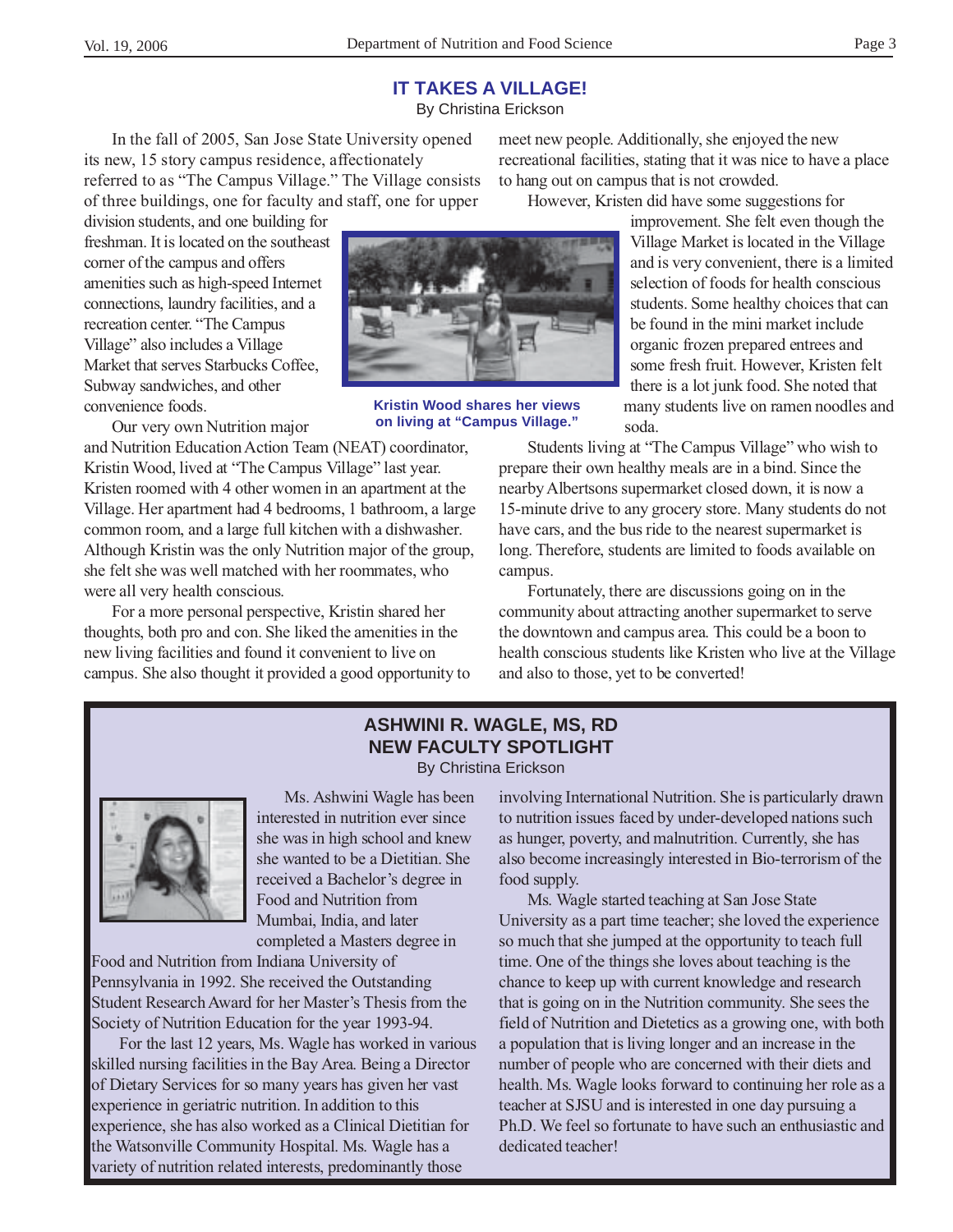# **ALUMNI SIGHTINGS—WE'RE OFF TO THE RACES!**



*Out of the starting gate*: **Nancy Jacobson MS'06** is off to a strong start. She has a new job as an outpatient pediatric dietitian at Kaiser, Santa Clara. **Shannon Ritchie Jordan BS'2000** is running neck and neck. She

works as a dietitian at Kaiser, Santa Clara, as well**.** Shannon got married in 2004 and recently had a baby girl Kiely Nicole. Also, tying the knot is **Nancy Kowalski Henry BS'03** who got married to her long time boyfriend of seven years on September 10, 2005. The wedding took place at a winery in Livermore, and then off they galloped to a honeymoon in Fiji. **Heather Moradian MS'05** also is galloping along. She is working for the State of California Department of Health Services as a nutritionist and health educator, leading and coordinating education on lead poisoning and nutritional status. She has also become engaged to her long time friend Dean, and marriage plans are set for next August.

*Coming up fast on the rail*: **Andrea Whitson Pavicich MS'05** is speeding ahead. She passed her RD exam and is teaching human nutrition at Mission Community College in Santa Clara. Keeping pace, **Susan Mamlok, BS'89** is food service director at Notre Dame de Namur College in Belmont. She is enjoying putting together a program "Right Choices in the Café" for incoming freshmen to improve their choice of nutritional foods. She notes, "incoming freshman seem to go on a rampage of eating weird combinations like mac and cheese with a side of fries, without a veggie in sight." **Nancy Brasier BA'77** is kicking up dust**.** She is a food service director for Orland Unified School District and recently participated in the Sierra Cascade Nutrition and Activity Consortium that promotes nutrition education and physical activity among elementary school children. **Claudia Cauthorn BA'72** continues her pace as the recreation and community services director for the **C**ity of Campbell**.** She has held this position for the last 20 years and has been instrumental in expanding courses and programs offered at Campbell's Community Center. **Barbara Chang MS**'**86** has taken the lead. She works as Clinical Nutrition Manager at Good Samaritan Hospital in San Jose and is enjoying the position very much.

*Chomping at the bit*: **Caroline Spinali' MS'03** is not letting grass grow under her feet. She and her

husband Michael recently bought a house in San Carlos. They are moving into their home and expecting a sibling for their son Adrian, both in November. Sounds like a very busy month! **Sherry Adamski Butler MS'04** sends news of her new colt, Ellie Kalei born April 25, 2006. The accompanying blue ribbon picture said it all: The baby is adorable. We also have news from **Priya Dua MS'06** about her new baby boy Kabir Dua, born April 4, 2006.

*Running for the roses:* **Connie Francis MS'82 h**as come into sight. She is scientific affairs manager at GTC Nutrition headquartered in Golden, CO. After graduating from SJSU, Coni went on to earn her PhD in nutrition from Texas Women's University in Denton, TX. In the winner's circle, **Victoria Major MA'70** was honored at the HM Composite 30 Year Pearl Anniversary Celebration on March 3, 2006. She and **Jane Harmer MA'77** founded the company and were also honored for their achievements as Distinguished Alumni from our department at the College of Applied Sciences and Arts "Salute to the Stars" event in 2004. Another grand champion **Helen Demarco MS'96** is leaving our department after teaching for many years to take a new position at Diablo Valley Community College, where she will take the "reins" of their nutrition program. We wish her great success.

*Those we will truly miss:* **Loadell Canady MS' 84** passed away November 30, 2005. She was a RD and Certified Diabetic Counselor, until her retirement in 2003. Loadell will be remembered for her good deeds, acts of kindness, and a smile for everyone. **Martha Hansen BS'39** passed away on December 29, 2005 at the age of 87. Martha taught home economics for almost four decades in San Jose city schools.

*We have come to a close for sightings this year*: However, next year will be a Triple Crown event: The 150 Year Anniversary of San Jose State University. Please let us know if you have any special memories or memorabilia that could be included in our celebration plans.

*And as always:* Whether near or far, please send us your news. We would love to hear from YOU.

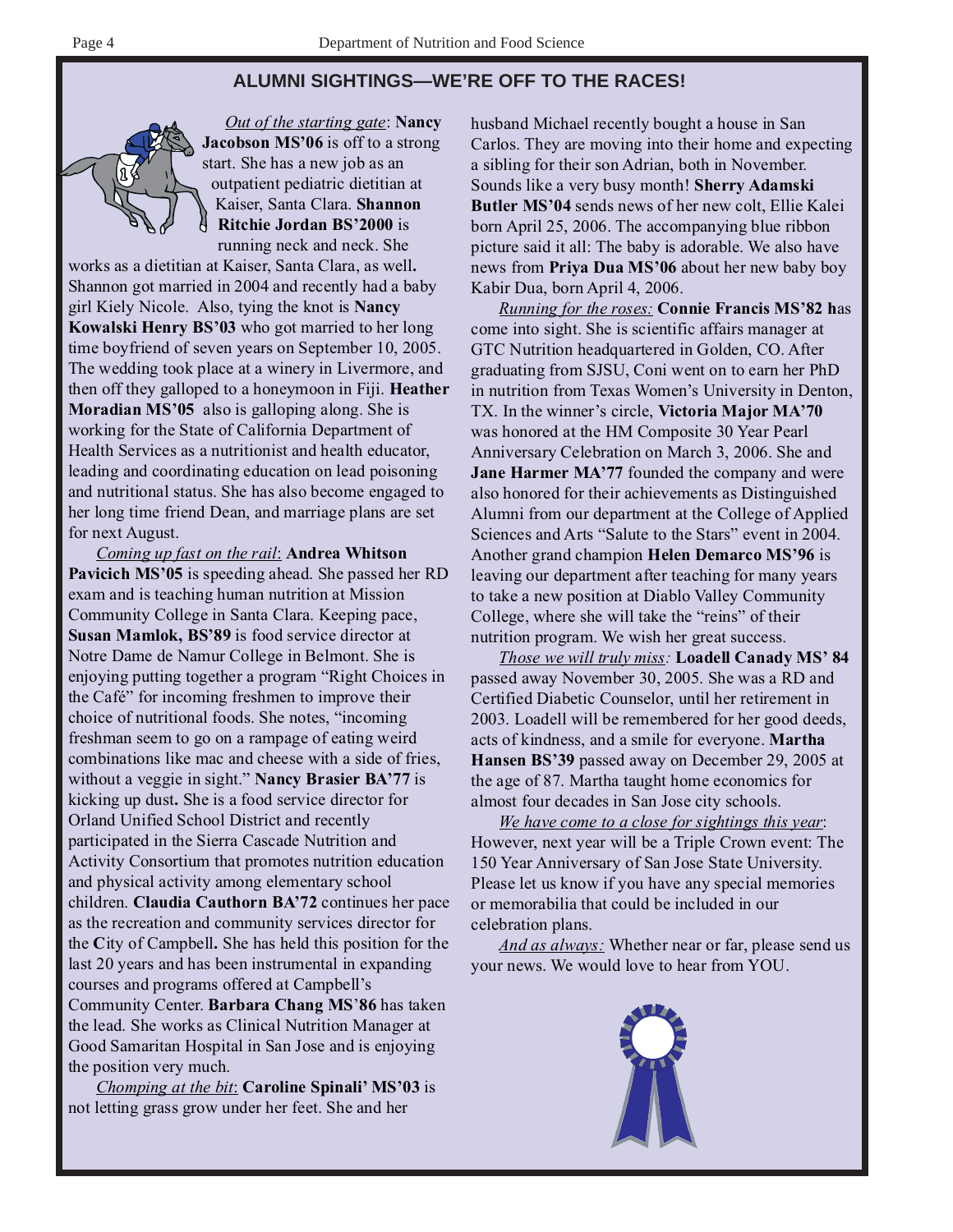#### **NUFS GALAXY OF "STARS"**

by Jeremy Lampel

On the evening of May 1, 2006, the College of Applied Sciences and Arts (CASA) hosted the Dean's



**Kathy Sucher and Pamela Goyan Kittler, Award**

Awards reception, "Salute to the Stars," in the Barrett Ballroom. The theme for the night was "A touch of Japan" and the Ballroom was beautifully ornamented accordingly with Japanese decor and

the aroma of authentic Japanese Cuisine. Names of all award recipients were displayed on red and gold stars along the walls, seven of which were NuFs students!

Dean Sagatun-Edwards began the evening with the presentation of the CASA Dean's Undergraduate scholarships. This award represents outstanding accomplishments of scholarship and service. Our NuFS student **Yukari Kobashi** was honored as the recipient of one of these scholarships. Yukari is a dietetics student currently working as a kitchen aide and activity volunteer in the nutrition program at Yu-Ai-Kai, a Japanese-American senior citizen center. In addition, Yukari volunteers at the Pleasant Hill Convalescent Hospital, as well as Martinez Early Childhood Care Center.

The awards for Outstanding Graduate Research were presented next. NuFS graduate student **Rachel Gekas**

> was awarded for her excellence in her M.S.

"Adaptation of Resting Metabolic Rate (RMR) and Thermic Effects of Food (TEF) in Response to Caloric Deprivation." Rachel was selected to present her project at CSU, Channel Islands at the

project entitled,



**Rachel Gekas**

state-wide competition this fall. Good luck Rachel, make us proud!

The \$500 Small Research Grant Awards were then presented. These awards are granted to both students and faculty for research projects to be completed in the coming school year. Of the three grants presented, NuFS students walked away with two. **Sunny Henderson** was awarded a grant for her thesis work entitled, "The Effects of a 4:1 EPA/ DHA Fish Oil Supplement on Plasma Lipid Profile and RBC Fatty Acid Composition." **Jeremy Lampel** was also presented

with a grant for his thesis, "The Effects of 4:1 EPA/DHA Fish Oil Supplementation vs. 1:1 EPA/DHA Fish Oil Supplementation on Cardiovascular Disease Risk Biomarkers in Mildly Hypertriglyceridemic Subjects."

Other NuFS student awardees included **Danielle Reyes** who was presented with The Committee to Enhance Equity and Diversity (CEED) Distinguished Service Award. This award honors students for their extraordinary contributions to enhancing the equity and diversity on the SJSU campus and in their community.

NuFS graduate student **Begona Cirera Perez** was also honored with the university-wide SJSU Alumni Association \$1250 Scholarship. Begona is a nutrition instructor at La Positas College in Livermore and a Nutrition Technician at Stanford University Hospital. She also works as a translator for W.I.C. (Women, Infants and Children) where she translates educational materials from English to Spanish.

Our very own **Danielle Reyes** was then introduced by Mr. Thanh Nguyen, CEO, Paramit Corporation, as the recipient of



the Paramit Corporation Undergraduate Scholarship. Mr. Nguyen explained that Danielle was the ideal candidate for this prestigious \$4000 scholarship and referred to Danielle as "Super Woman." Not only is Danielle a mother of 4 children, she is a full-time dietetics student who volunteers her time at Gault School in Santa Cruz. The evening proceeded

**Danielle Reyes**

with the CASA Distinguished Alumni Awards. **Pamela Goyan Kittler**, MS 1985 was recognized as the Department of NuFS honoree. Pamela was honored for her contributions to the field of cultural nutrition, as well as her dedication to students and the nutrition profession.

The ceremony came to an end with the presentation of the CASA Dean's Outstanding Faculty Awards. It was the NuFS Department's own **Dr. Kathy Sucher** who was awarded as Outstanding Professor. Dr. Sucher was recognized for her commitment and dedication to her academic discipline. Dr. Sucher's latest achievements include coauthoring a new Medical Nutrition Therapy textbook (currently in press) entitled "Nutrition Therapy and Pathophysiology," as well as beginning work on the 5<sup>th</sup> edition of her first textbook, "Food and Culture."

Indeed, our **Galaxy of NuFS "Stars"** not only lit up the College of Applied Sciences and Arts Dean's Awards reception, but also created a brilliant light for the entire University!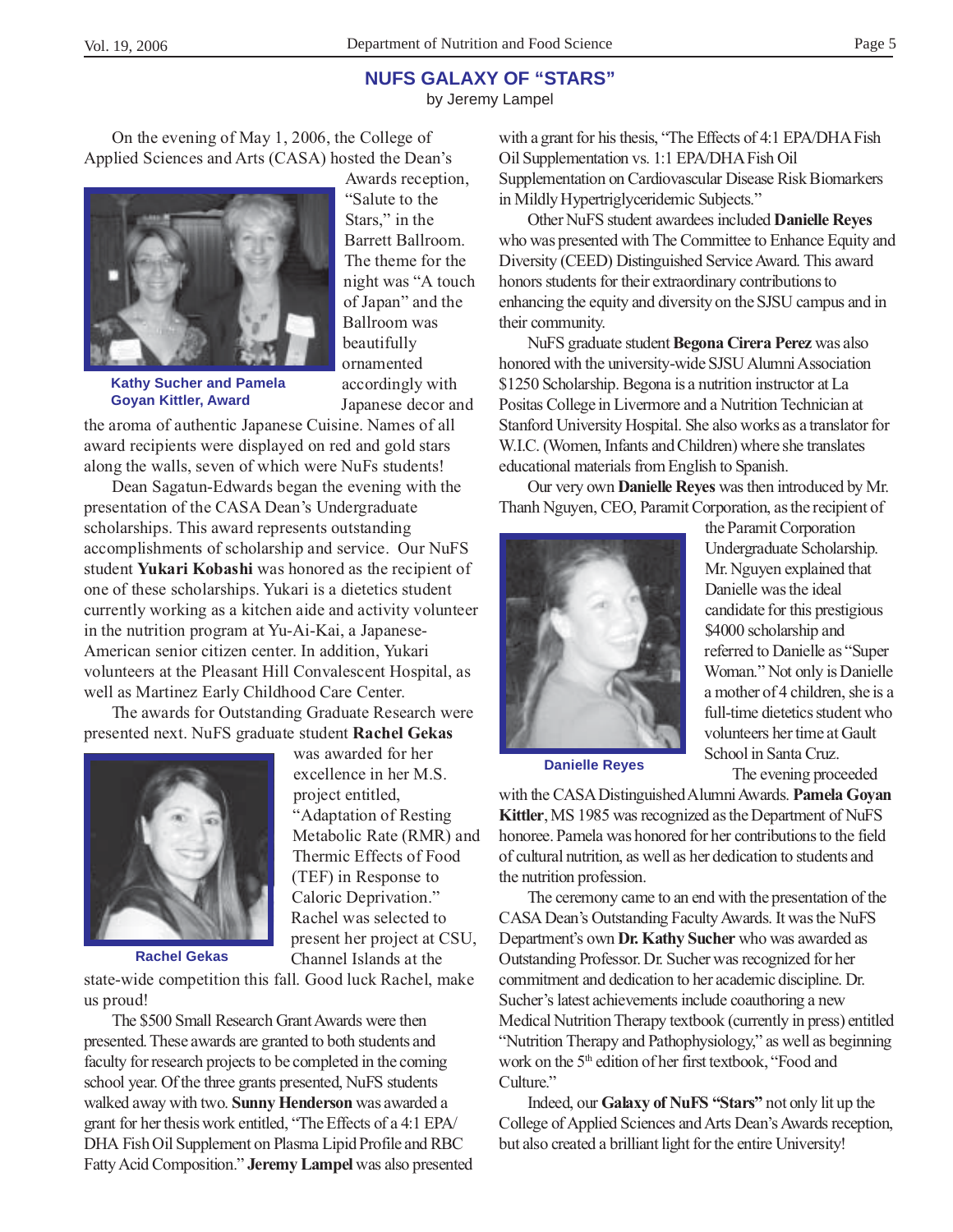## **DISTINGUISHED ALUMNA OF THE YEAR, PAMELA GOYAN KITTLER, MS, 1985**

Pamela's expertise and extraordinary accomplishments in cultural nutrition have not only enriched the education of students in the Department of Nutrition and Food Science, but also have been recognized at the state and national level.

Pamela taught the Department's Cultural Foods course for many years. In fact, she wrote the textbook used in the class, *Food and Culture in America: A Nutrition Handbook* (with K. Sucher) which in 2004 was published in its  $4<sup>th</sup>$  edition. Pamela's textbook is nationally recognized as the "gold standard" in cultural foods and is used extensively in many other universities in the US. She is currently working on the 5th edition. Her other prolific publications include newspaper and magazine articles, encyclopedia entries, book reviews, and articles in professional journals.

Pamela's expertise is also recognized by the *Journal of the American Dietetic Association* and *Journal of Transcultural Nursing*, where she serves as a member of their editorial review boards. In addition,

she has given numerous invited presentations at both state and national professional dietetic meetings and is a favorite guest speaker for the SJSU Student Nutrition Club.

In sum, Pamela is a remarkable alumna who has brought great honor to the Department of Nutrition and Food Science and San Jose State University for her contributions to the field of cultural nutrition and her dedication to both students and the nutrition profession.



#### **"Marjorie Freedman" continued from page 1**

Dr. Freedman also works at making changes to policy at the local and state levels. She is an active member of the San Jose Unified School District's SHAPE Committee and Coordinated School Health Council. She is on the Santa Clara County Office of Education's Fit for Learning Task Force and is the Chair of the Children's Health and Fitness Coalition of Santa Clara County. She is also on the Advisory Board of Healthy Silicon Valley.

Recently, Dr. Freedman worked with City Councilman Ken Yeager. Together, they successfully got a resolution passed to allow only healthy foods in the City of San Jose Public Library vending machines. As a parent volunteer, she also spearheaded an effort to remove junk food from her daughter's middle school.

Dr. Freedman is thrilled to be a member of the Department of Nutrition and Food Science at San Jose State, and we are thrilled to have her. We look forward to helping her achieve her goals for a healthier campus, city, and state!



Time to check your attic, garage, and scrapbooks. We are looking for memorabilia to be used in a display of our own rich history, beginning as the Home Economics Department, then becoming the Nutrition, Food, and Dietetics Department in 1979, then Nutrition/Food Science Department in 1982.

Please call our Administrative Assistant Xuan at 408-924-3104, if you dig out any treasures.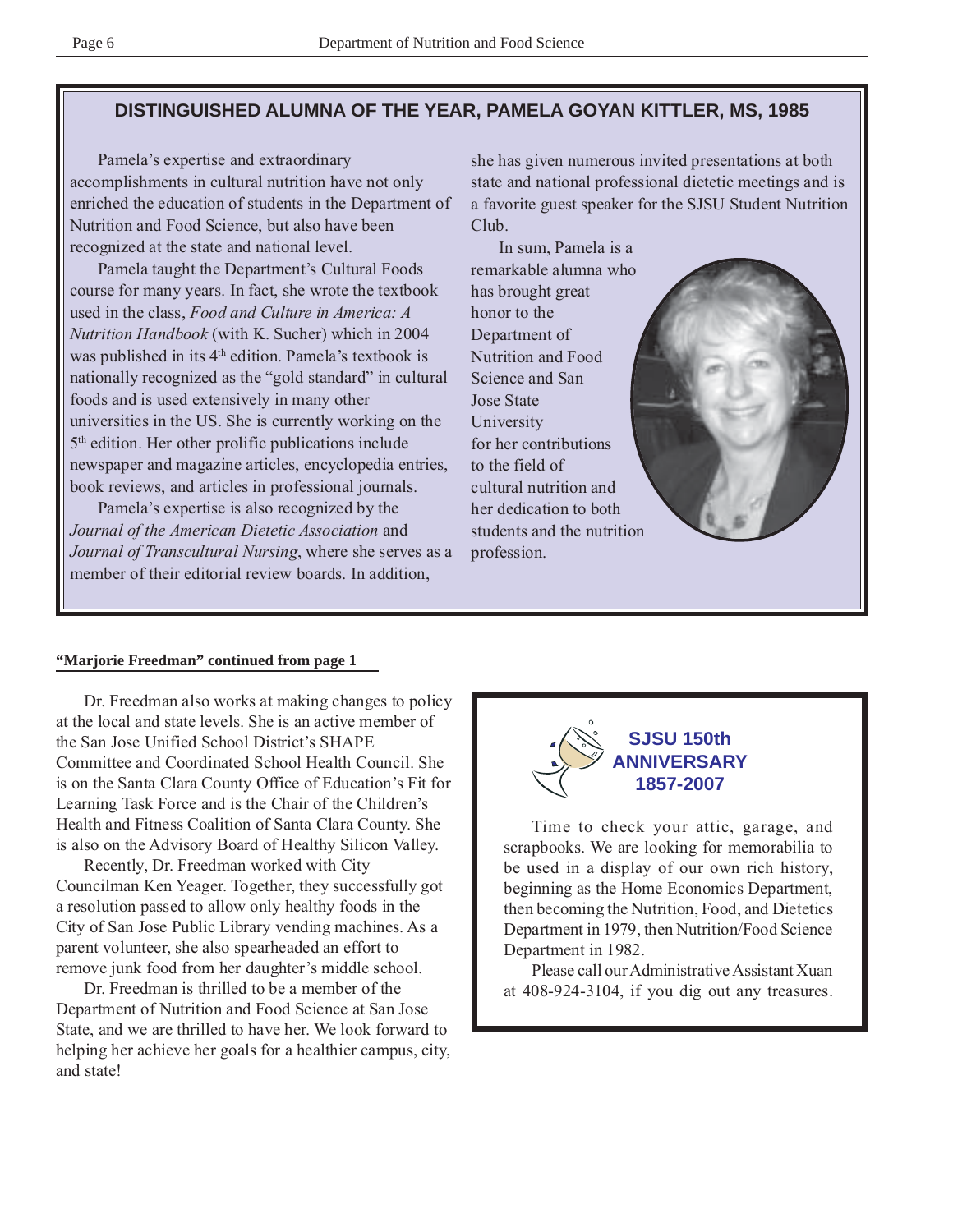|                              | "RESEARCH ACCOMPLISHMENTS"<br><b>NUFS MASTER OF SCIENCE GRADUATES</b><br><b>Fall 2005/Spring 2006/Summer 2006</b>                                                                       |
|------------------------------|-----------------------------------------------------------------------------------------------------------------------------------------------------------------------------------------|
| Mahsa Afrasiabi              | Effects of Diet, Fluid Intake, and Physical Activity on Constipation in the Elderly<br>Population of Iran                                                                               |
| Vilma Andari                 | Evaluation of Browning Effects on Fresh Whole Wheat Pasta Raviolis with Various<br>Fillings                                                                                             |
| Sajida Arsiwala              | Carbohydrate Counting for Asian Indian Diets                                                                                                                                            |
| Srividhya Arunachalam        | The Effectiveness of Dietary Antioxidant Vitamins and Minerals on Stroke Outcome<br>in Postmenopausal Women                                                                             |
| Jaya Baxi                    | Study of Dietary Intake of Tribal Children in India                                                                                                                                     |
| <b>Negar Boloorforooshan</b> | Attitudes Towards Breast Feeding Among Women Living in Tehran, Iran                                                                                                                     |
| <b>Stacey Chau</b>           | Nutrient Analysis and Plate Waste Study of a Soup Kitchen in San Jose, California                                                                                                       |
| <b>Hsin-Yi Chu</b>           | Patient Satisfaction Improvement of Inpatient Clinical Nutrition Services in an Acute-<br>Care Hospital in the San Francisco Bay Area                                                   |
| <b>Marie Cloghessy</b>       | Evaluation of Current Nutritional Guidelines, Particularly Addressing Calcium<br>Supplementation in Adolescents Undergoing Bypass Surgery                                               |
| <b>Kati Fosselius</b>        | Eating Disorder Prevention Curriculum for Parents of Elementary School Children                                                                                                         |
| <b>Jamie Jarvis</b>          | Development and Evaluation of Nutrition Education Website for Men                                                                                                                       |
| Patricia Kakunted            | Nutrition Education Materials to Address Iron Deficiency Anemia in Kenya                                                                                                                |
| Kamini Kelkar                | Assessing Nutrition Education Needs of Middle School Teachers in Cupertino Union<br>School District, CA, Developing Appropriate Workshops, and Evaluating Their<br><b>Effectiveness</b> |
| <b>Soo Jeong Kim</b>         | DASH Menu and Recipe Development for Meals on Wheels Program in San José,<br>CA: Cost Analysis                                                                                          |
| Kristi Langerak              | Clinical Assessment and Management of Psychiatric Patients: What Dietitians Need<br>to Know About Stress, Major Depressive Disorders, and Diabetes                                      |
| Vaibhavi Mahabal             | Review on Glycemic Index of Foods                                                                                                                                                       |
| Sangeetha Mathivanan         | Evaluation of the Effectiveness of Course Reserve Readings Developed for the San<br>José State University Dietetic Internship Students                                                  |
| Yuka Oyama                   | Effectiveness of Tea on Hypertension                                                                                                                                                    |
| <b>Kanwaldeep Shergill</b>   | Use of E-Portfolio as a Part of Outcomes Assessment                                                                                                                                     |
| Jenab Shiyaji                | Determination of Antioxidant Activity of Polyphenols from Grape Seeds                                                                                                                   |
| Lakshmi Sridhar              | A Survey on the Eating Patterns of Self-Proclaimed Vegetarians                                                                                                                          |
| <b>Amy Stammreich</b>        | Metabolic Syndrome Characteristics as Phenotypic Markers in Type 2 Diabetes                                                                                                             |
| Monika Suri                  | Effect of Conjugated Linoleic Acid in Humans: A Review of Current Knowledge                                                                                                             |
| <b>Annie Ching-yi Tseng</b>  | Evaluation and Outcomes Assessment of the Programs Offered by the Department of<br>Nutrition and Food Science at San Jose State University, 2004-05                                     |
| <b>Xiaoyan Xiong</b>         | The Efficacy of Essential Amino Acid Composition in the Current Caenorhabitis<br>elegans Maintenance Medium (CeMM)                                                                      |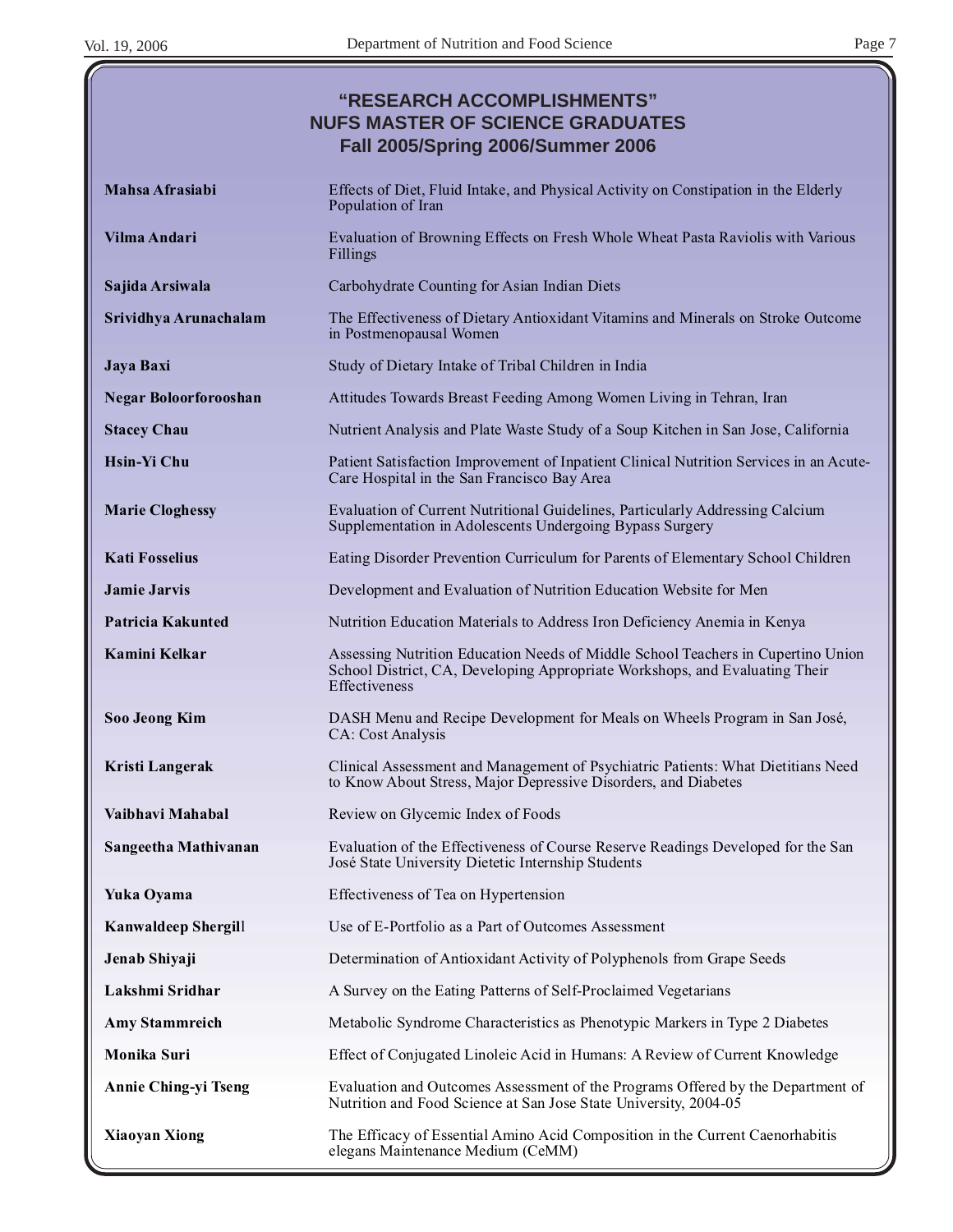**STUDENTS SPARKLE WITH SUCCESS 2006 "STARS"**



*San Jose State University Outstanding Researcher Award for Health, Nutrition, and Clinical Science Category*

Rachel Gekas



**Rachel and Advisor Dr. Clarie Hollenbeck**

*San Jose State University Alumni Association Scholarship*

Begona Cirera Perez \$1250

*College of Applied Sciences and Arts Outstanding Award for Graduate Research*

Rachel Gekas

| <b>Molly and Gene Rauen Research Awards</b> |       |  |
|---------------------------------------------|-------|--|
| Michelle Berger                             | \$500 |  |
| Jeremy Lampel                               | \$500 |  |
| Divya Puri                                  | \$500 |  |
| Vijaya Parameswaren                         | \$500 |  |

#### *College of Applied Sciences and Arts Small Research Grants*

| Sunny Henderson | \$500 |
|-----------------|-------|
| Jeremy Lampel   | \$500 |

#### *College of Applied Sciences and Arts Dean's Undergraduate Scholarship*

| Yukari Kobashi | \$500 |
|----------------|-------|
|                |       |

*Paramit Corporation Scholarship* Danielle Reyes \$4000

*Josephine & Frank Morris Award* Mary Elizabeth Cox Yashmi Mistry \$150

#### *Circle of Friends Scholarship Awards:*

| <b>Jean Downes Scholarship</b><br>Yukari Kobashi      | \$1000 |
|-------------------------------------------------------|--------|
| <b>Evelda Smith Scholarship</b><br>Jeremy Lampel      | \$1000 |
| <b>Fern Wendt Memorial Scholarship</b><br>Ayn Garvish | \$1000 |
| <b>Rose Tseng Scholarship</b><br>Michelle Berger      | \$1000 |
| <b>Nancy Lu Scholarship</b><br>Sunny Henderson        | \$1000 |

*Bob Caron Memorial Scholarship* Sorn Kham  $$500$ 

*Committee to Enhance Equity and Diversity (CEED) Distinguished Service Award*

Danielle Reyes

*Department of Nutrition and Food Science Outstanding Student Awards:*

> *Baccalaureate Candidate Nutrition/Dietetics:* Hafsabibi Mojy \$100

*Masters Candidate* Kati Fosselius \$100

*Department Service Awards* Sonja Henriette Oberg Phuong Huynh Annie Ching-yi Tseng Jaya Baxi Kamini Kelkar Kristi Langerak Sajida Arsiwala Stacey Chau



**Jeremy Lampel, Winner of three prestigious scholarships**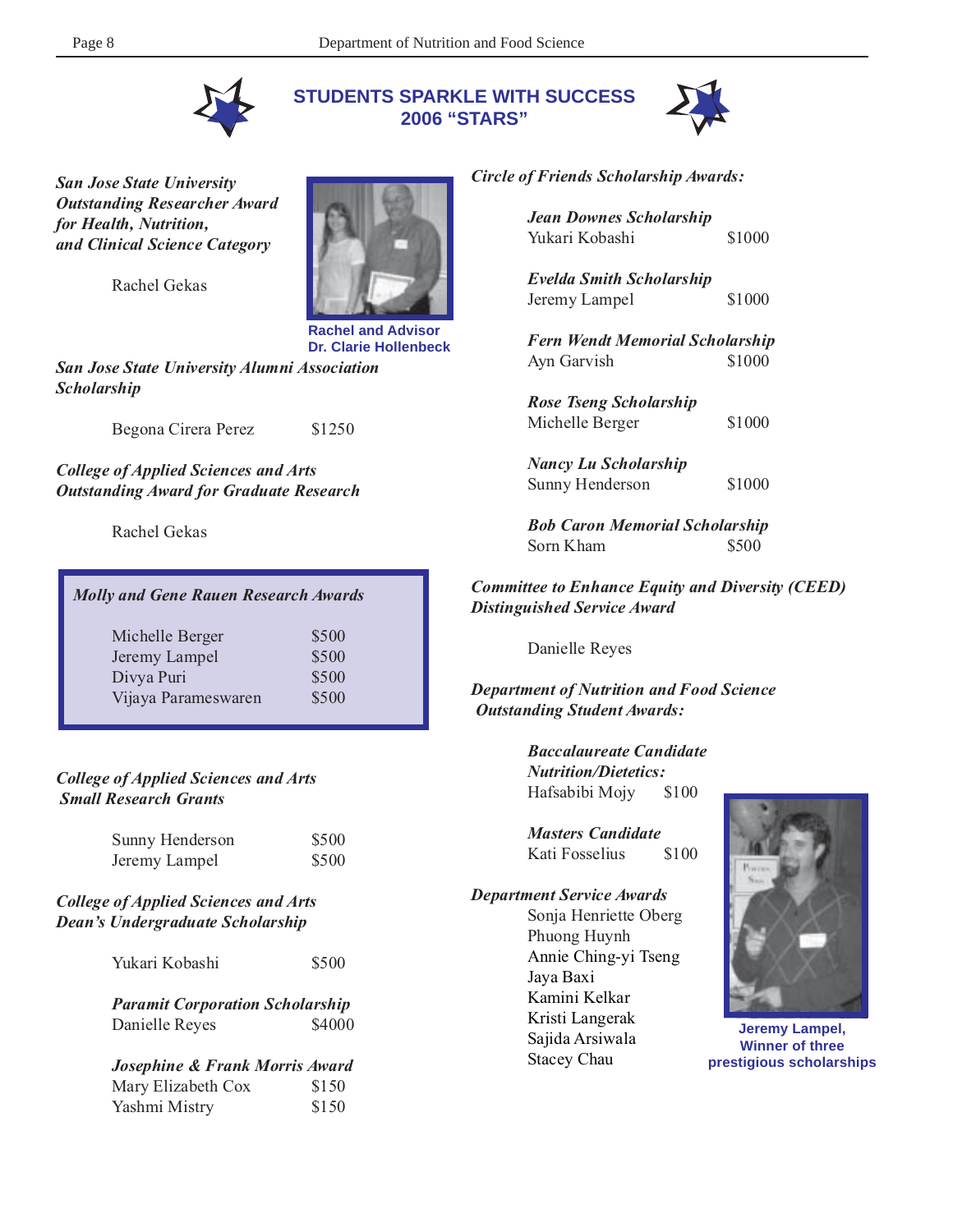**Dietetics**

Emily Sawyer

**Food Science & Technology** Tracy Hanh Tran

Rosebay D. Antiporda Mary Elizabeth Cox Kathleen Kammerer Hafsabibi Mojy Sonja Henriette Oberg

Margarita Villagomez Corinna Zaglmay

## **DEPARTMENT OF NUTRITION AND FOOD SCIENCE Bachelor of Science Fall 2005/Spring 2006/ Summer 2006**



# **Packaging** Mahsa Daneshfar Jeffrey Samjoy

**Emphasis in Nutrition Education** Jennifer Fernandes Emily Riske Lisa Wilkinson

**Emphasis in Nutritional Science** Maral Sayar

**Emphasis in Foodservice Management** Phuong T. Huynh\* Sorn Kham \*Minor in Gerontology

 **Emphasis in Sports Nutrition** Jan Marzan\* \*Minor in Complementary & Alternative Health Practices

# **DIETETIC INTERNSHIP PLACEMENTS 2005-2006**

#### **External Dietetic Internships**

Mary Beth Cox, California State University, Long Beach Kati Fosselius, OSF Saint Francis Medical Center, Peoria, Illinois Jeegna Patel, Oakwood College, Huntsville, Alabama Begona Cirera Perez, University of California, Berkeley Karina Perez, Porterville Development Center, Porterville, CA Long Pham, Southern Illinois University, Carbondale, Illinois

#### **Internal Dietetic Internships**

Melissa Beltran , Kaiser Santa Teresa & St. Louis Regional Hospital Sally Buckley, Cupertino Elementary School District & Seton Medical Center Cynthia Busenhart, Community Hospital of Monterey Peninsula Brynn Gislason, Mt. Diablo Unified School District & VA San Francisco Vanessa Ladd, Berryessa Union School District & Regional Hospital of San Jose Sangeetha Mathivanan, Alum Rock School District & Kaiser Santa Clara Stacy Chau, Regional Medical Center of San Jose Heidi Kromschroder, San Lorenzo School District & Alameda County Med Center Yashmi Mistry, Stanford University Medical Center Suzanne Rough, San Francisco VA Medical Center Puneet Nahal, Natividad Medical Center and HM Composite



**Awardee Kati Fosselius will make her next stop in Peoria, IL for her Dietetic Internship.**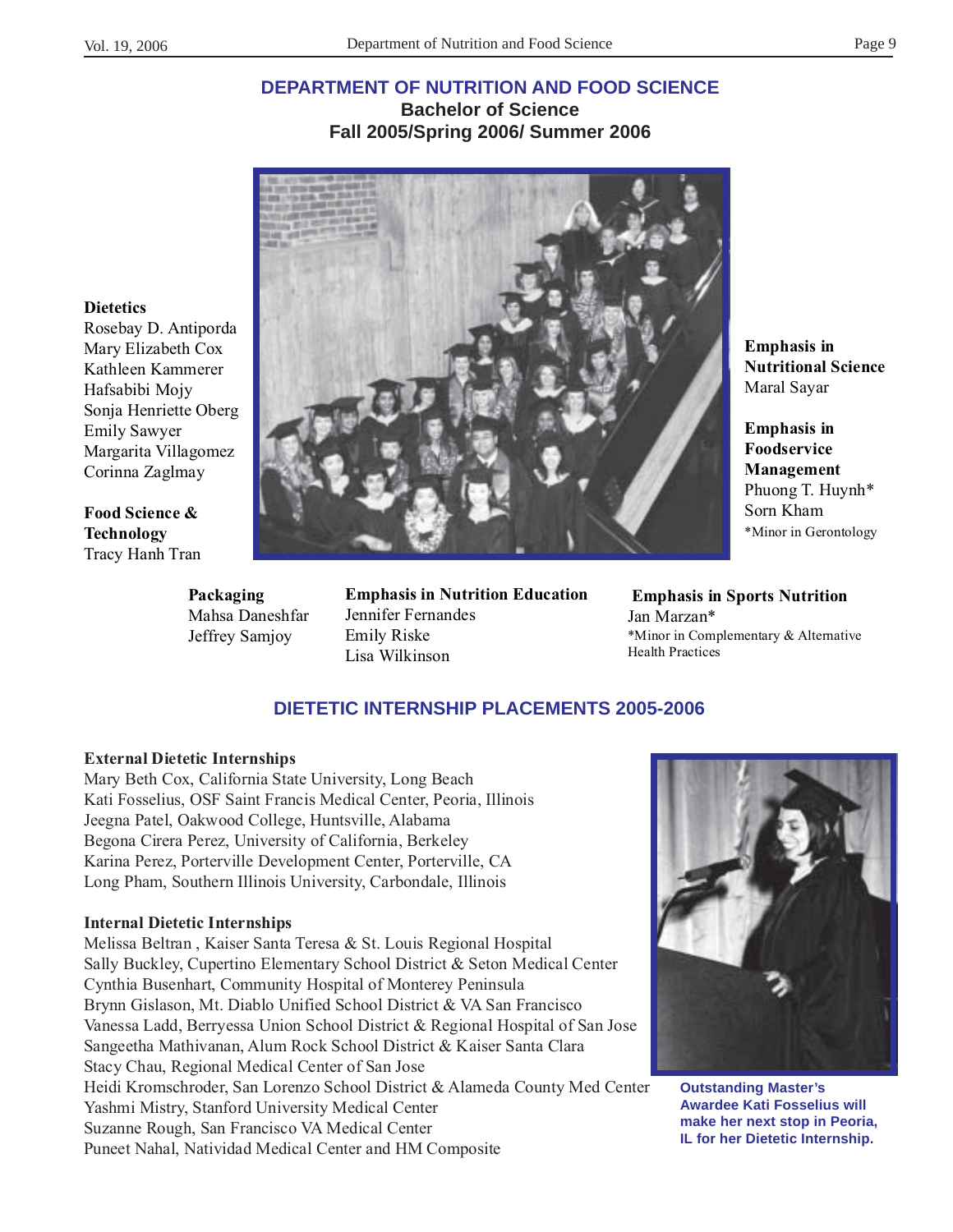# **NUTRITION/FOOD SCIENCE STUDENT CLUB "Recipe for Success"**

#### **Speakers Add Spice**

Club Meetings featured topics of special interest to students: Speakers included: Jennifer Waldrop: San Jose State University Campus Nutritionist Kathy Sucher: Internal and External Dietetic Internship Opportunities Sandy Queen: School Foodservice Opportunities and Cal-Pro-NET Kerry Hamilton: County Environmental Health Specialist Opportunities Caroline Fee: Complementary and Alternative Health Practices







**Nutrition Fair Spreads the Word Sweetpea Shamrock Wong**

The March Nutrition Fair drew hundreds of SJSU students anxious to learn about nutrition topics such as Healthy Eating, Fad Diets, Eating Disorders, and Sports Nutrition, among many others. These outstanding displays, including costumes, were staffed by Club members and the department's Nutrition Education Action Team (NEAT).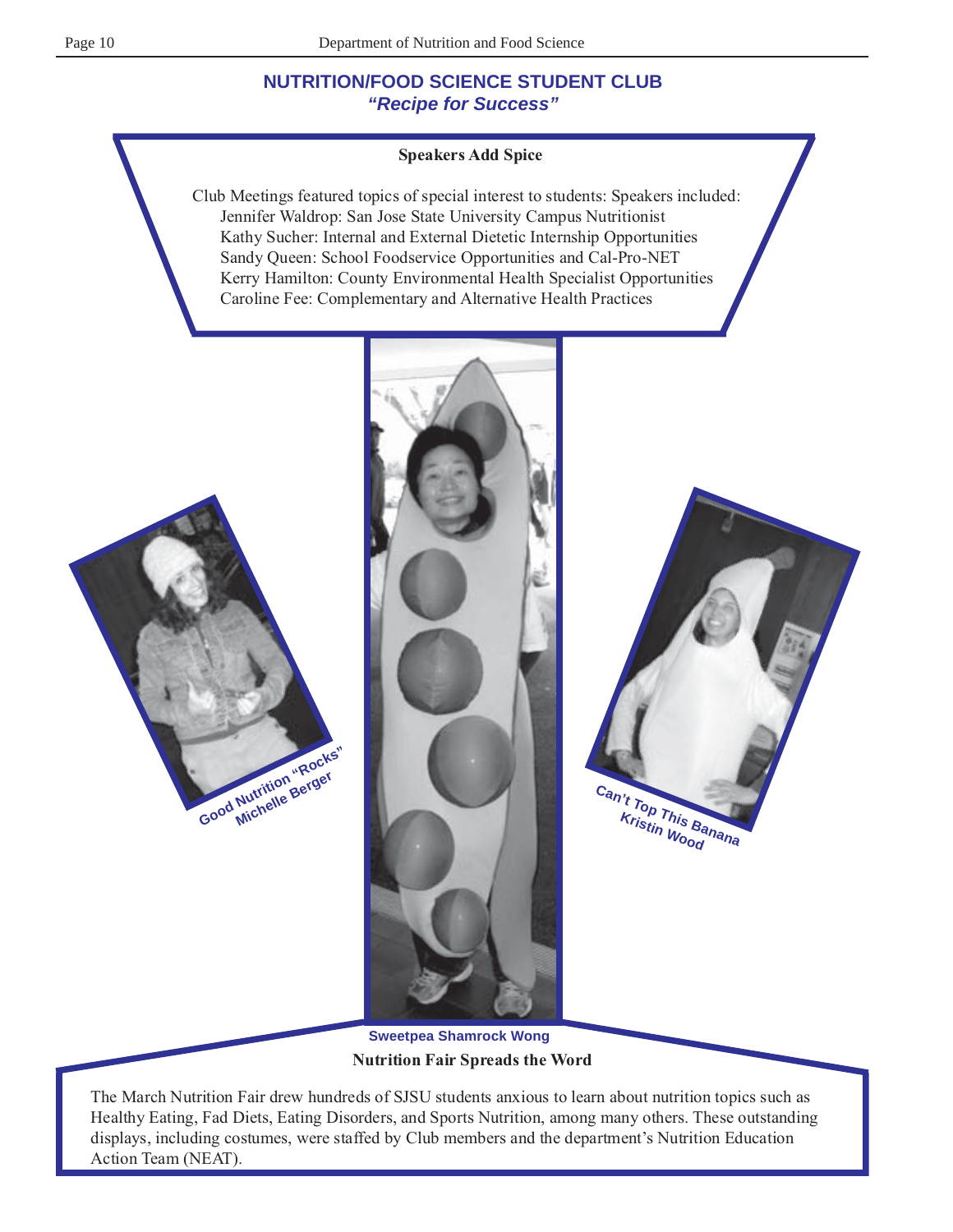## **THE JOYS OF GRADUATION**



**Henrietta Holberg marches with daughter in hand**



**Dean, Inger Sagatun-Edwards**



**Faculty offer their warmest congratulations, as graduates receive their diplomas**



**Graduates agree. "It's all smiles today."**

**"V Day" has finally arrived! Sorn Kham, President Nu/FS Student Club**